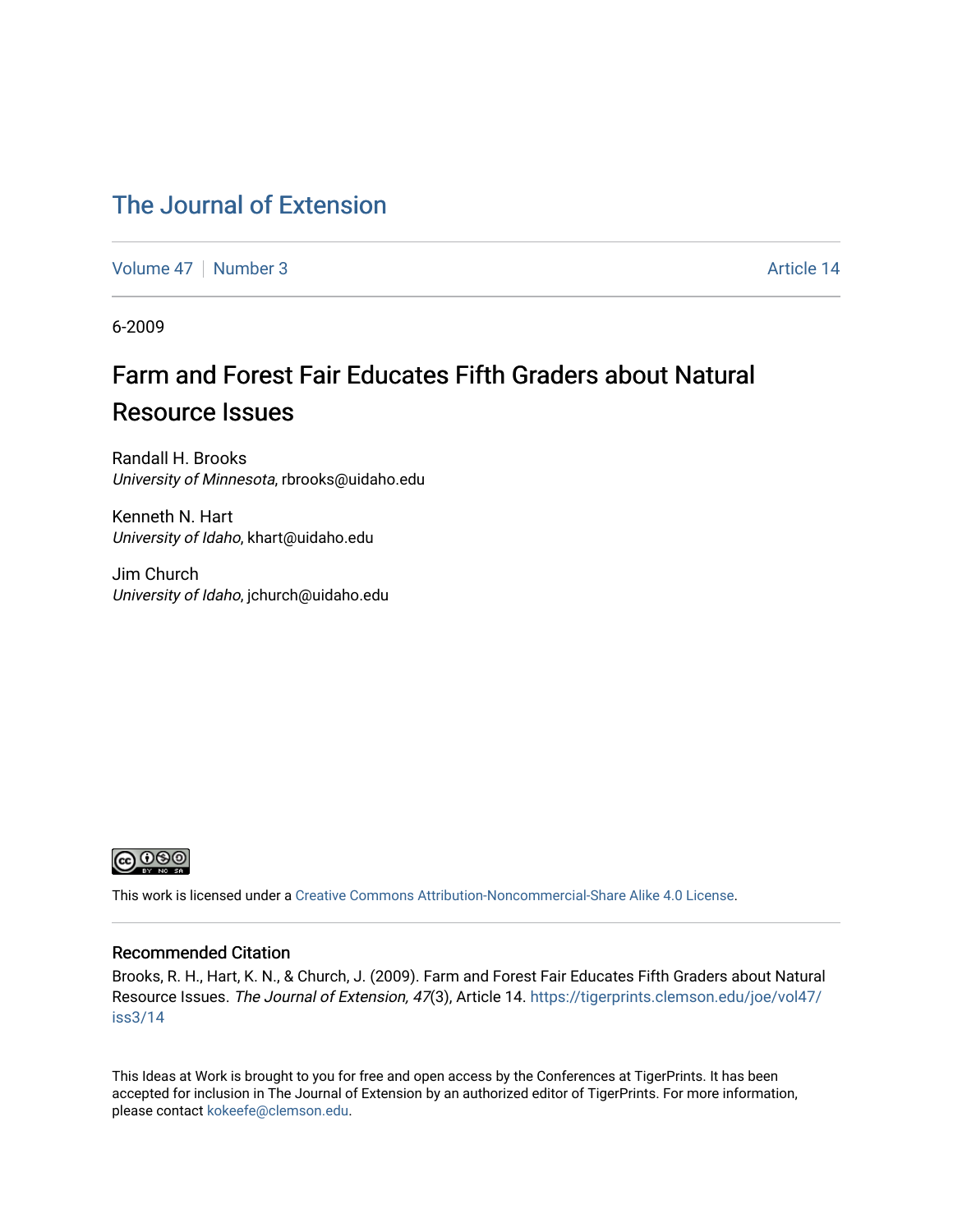[an error occurred while processing this directive]



# **Journal of Extension** www.joe.org

**Volume 47 Number 3 Article Number 3IAW4**

[Return to Current Issue](http://www.joe.org:80/joe/2009june/)

**June 2009**

# **Farm and Forest Fair Educates Fifth Graders about Natural Resource Issues**

#### **Randall H. Brooks**

Extension Educator - Forestry and 4-H/Youth Development Orofino, Idaho [rbrooks@uidaho.edu](mailto:rbrooks@uidaho.edu)

### **Kenneth N. Hart**

Extension Educator - Crops and 4-H/Youth Development Nezperce, Idaho [khart@uidaho.edu](mailto:khart@uidaho.edu)

### **James A. Church**

Extension Educator - Livestock and 4-H/Youth Development Grangeville, Idaho [jchurch@uidaho.edu](mailto:jchurch@uidaho.edu)

University of Idaho Cooperative Extension System

**Abstract:** The Farm and Forest Fair educational program was developed to provide an objective view of the importance and impact of natural resource industries and promote an understanding of the issues regarding natural resource use. The targeted audience is fifth grade youth, teachers, and parents. Participants rotate through 10 stations in 9-minute intervals. Stations are staffed by agriculture- or forest-based industry personnel who demonstrate their area of natural resource involvement utilizing visual aids and hands-on learning techniques. Teachers, presenters, and youth are evaluated each year. Student pre- and post-test results indicate knowledge level increases of 21%.

### **Introduction and Need**

The Clearwater River Basin area of north-central Idaho is famous for its mountains, prairies, and river valleys. A business base of forest products, agriculture, and tourism is a reflection of the natural resources in the area. Residents of the region typify a growing diversity of cultural and geographical backgrounds. Many people, especially youth, do not have a good understanding of natural resource-based industries and their importance and impact.

Natural resource education is a vital component of a well rounded education. Young people need to learn how food and fiber is produced in harmony with nature. The knowledge gained provides them a solid background to become adults and participate in decisions regarding natural resource uses. It is important for youth to make the connection between food and fiber production and their health and quality of life.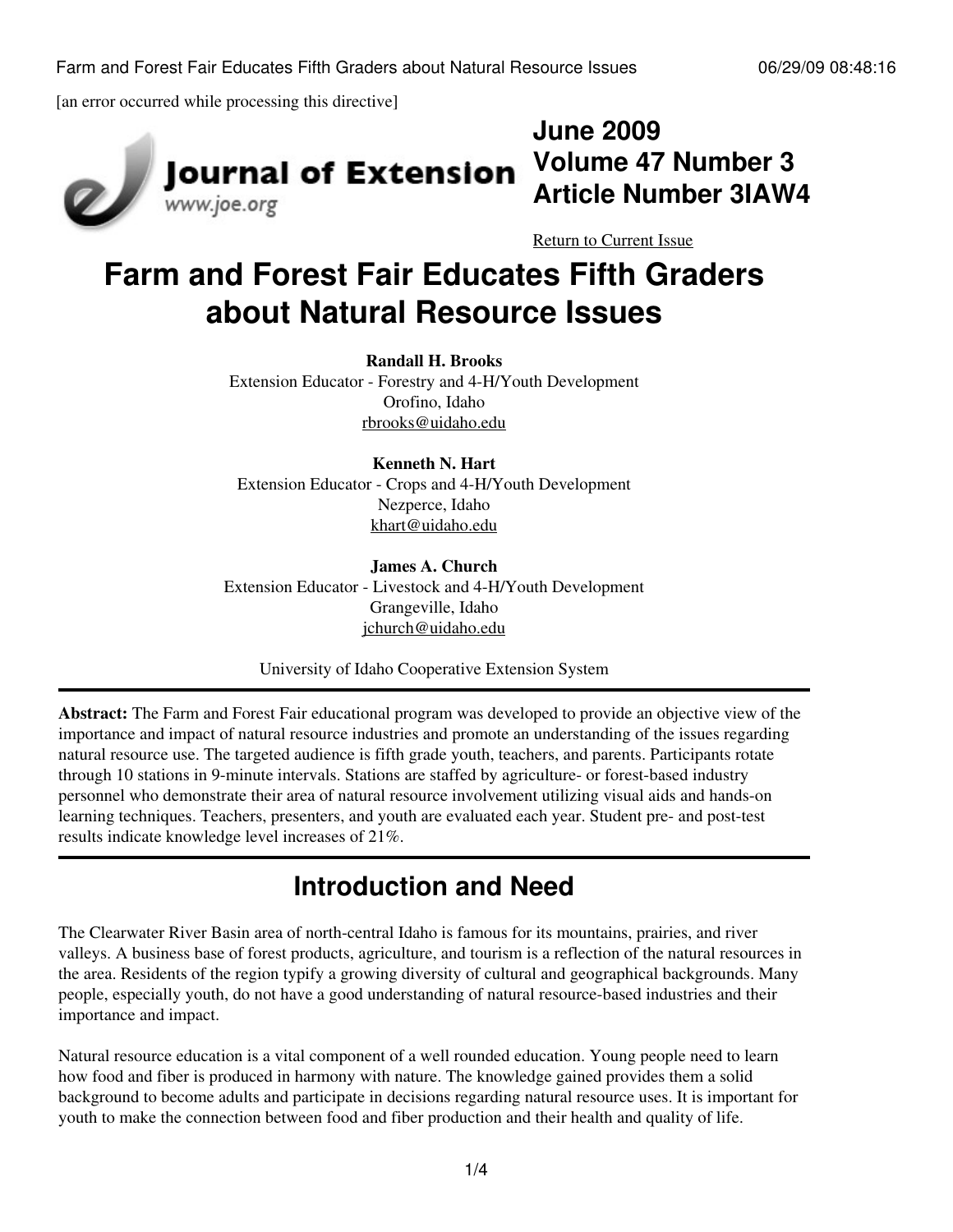University of Idaho Extension Educators developed the Clearwater Area Farm and Forest Fair (FFF) to provide youth with a basic understanding of the impacts and significance of natural resource-based industries on their community and lives. Extension educators plan and implement the FFF, identify presenters, help presenters prepare presentations, and handle organizational details.

The FFF targets fifth-grade students in the five counties of north-central Idaho, an area similar in size to the combined states of Massachusetts, Delaware, and Rhode Island. The FFF was developed for students, parents, and stakeholders who share concerns about natural resources.

## **Educational Approach**

Research indicates that the level of mastery is dependent on the cognitive ability of individual youth (Kress, 2004). Extension educators select age appropriate study materials and develop activities that enhance participants' FFF learning experience. Presenters are provided with developmentally appropriate methods utilizing practical procedures to provide a supportive learning environment.

We also endeavor to transfer knowledge on natural resources to parents and teachers by providing take-home resource materials to each student. This effective Extension method for dissemination of educational information traces its roots back to corn and canning clubs of the early 1900's (Wessel & Wessel, 1982).

The FFF consists of 10 educational stations staffed by natural resource industry professionals and cooperators. Four sessions are held over a 2-day period. Students are divided into groups and assigned to a station where they participate in a 10-minute educational program. Tour guides move the groups to each station and help answer questions.

All presenters use hands-on activities as part of their teaching methods, reflecting our 4-H preference for the "learning by doing" model (Richardson, 1994). Activities include planting seeds and seedlings, tree and weed identification, a working mini-sawmill, natural resource games, a petting zoo, specimen examination, erosion simulation, and the GrainMax Theater. Students are given a "souvenir" (e.g., pencils, tree seedlings) and resource literature at each station to take home as a reminder of their learning experience.

The FFF provides an opportunity for Extension educators to collaborate and partner with natural resource specialists from groups such as the Idaho Grain Producers, Idaho Pork Growers, Idaho/Lewis County Cattlemen's Association, the Nezperce Prairie Grass Growers, PNW Aerial Applicators, Natural Resources Conservation Service, Clearwater County Soil and Water Conservation District, UI Master Gardeners, US Forest Service, Nez Perce Tribe, Bureau of Land Management, Idaho Department of Lands, Potlatch Forest Industries, and Hutchins Sawmill. These partnering agencies and groups are actively engaged in natural resource industries and are committed to natural resource education. This successful collaboration promotes the achievement of program goals and program sustainability (Strieter & Blalock, 2006).

## **Accomplishments and Impacts**

More than 4,000 students from 15 schools and over 1,000 adults and teachers have attended the FFF since its inception in 1997. Home-schooled youth and their parents also attend. Annual attendance averages over 400 students.

With over 4,000 youth receiving education by attending the FFF, the potential impact to the community is far reaching. One goal of the program is to have students take home the information learned at the fair, using handouts and other educational materials provided to the students, and share it with their parents and other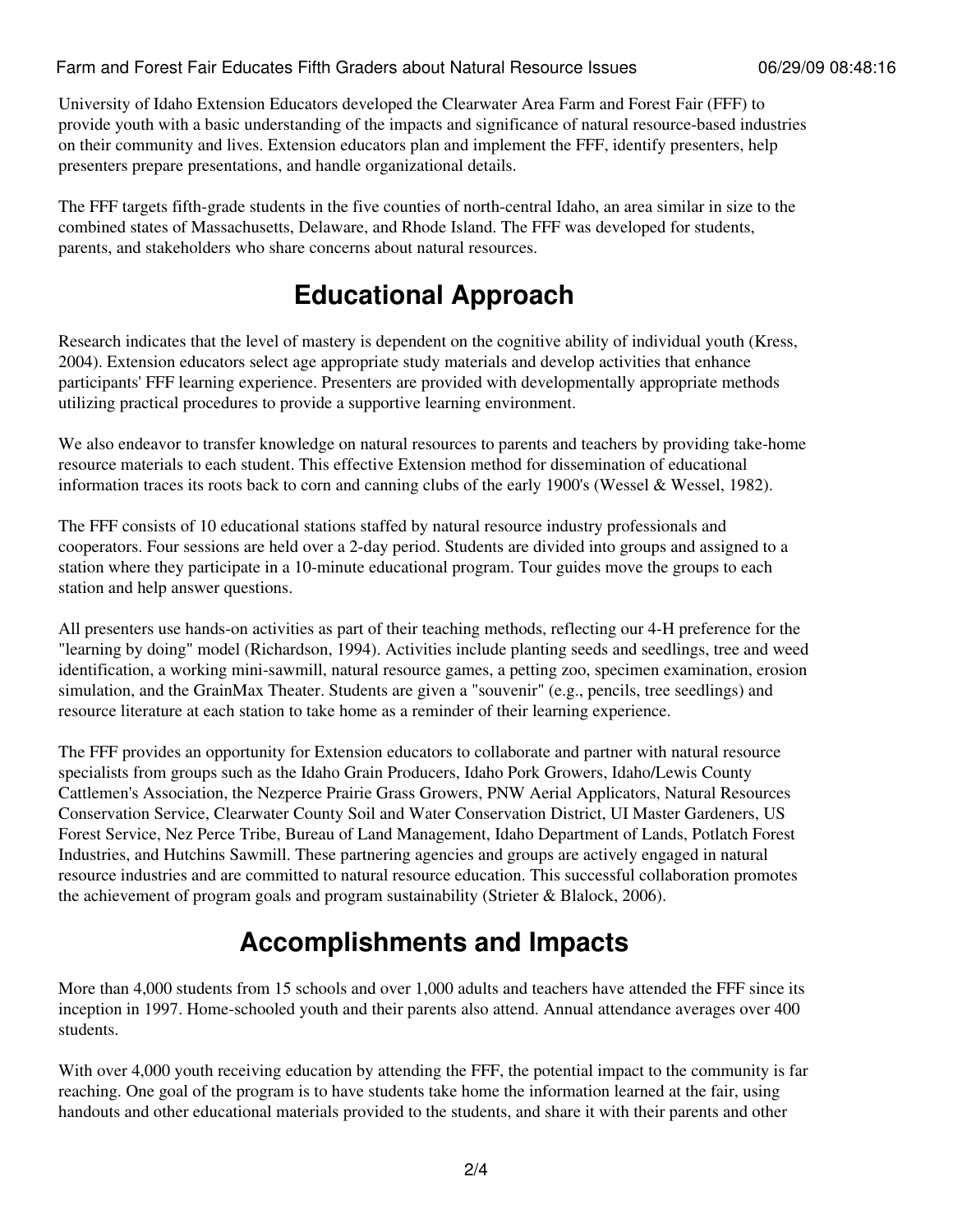#### Farm and Forest Fair Educates Fifth Graders about Natural Resource Issues 06/29/09 08:48:16

family members. Given an average household size in Idaho of 2.69 persons (U.S. Census Bureau, 2000), over 13,500 people have had the opportunity to learn from the topics and lessons taught at the FFF. The general public also gains an understanding of natural resource uses showcased by the FFF through extensive media and press coverage.

Presenters at the FFF have the opportunity to tell a natural resource industry story to area youth. The unique collaboration between Extension educators and natural resource-based industry partners is vital to the overall program success. This collaboration effort brings together partners who rarely have the opportunity to work with youth or the general public.

Evaluations are mailed to teachers and presenters 2 weeks after the FFF. Using a Likert scale of 1 to 4,  $(4 =$ very good), all categories evaluated have received a 3.63 or better. Survey respondents have commented positively on the quality and educational value of the program. One hundred percent of teachers who completed and returned the survey have indicated that the program was educational and valuable. Teachers appreciate that the FFF is held the week before spring break each year, giving them the opportunity to get their students out of the classroom into a hands-on learning environment.

An evaluation instrument was designed to test for knowledge about the main concepts presented at the FFF. Teachers administer a 20-question test to the students before the FFF and repeat it 2 weeks after the event. Post-test results showed a knowledge increase of 21% after.

### **Conclusion**

The FFF highlights the value of educating people about the importance of natural resources. Ultimately, the best indication of the success of this program is a populace in the Clearwater Basin area that demonstrates increased understanding of the costs and benefits of natural resource use. Such understanding should lead to a deeper sense of appreciation for management practices that sustain natural resources for generations to come.

### **References**

Kress, C. (2004). The essential elements of 4-H youth development: Distillation to four elements. Washington, DC: CSREES/USDA. Retrieved October 2, 2007 from: [http://www.4h.wsu.edu/ws4h/elements\\_distillation.pdf](http://www.4h.wsu.edu/ws4h/elements_distillation.pdf)

Richardson, J. (1994). Learning best through experience. *Journal of Extension* [On-line], 32(2) Article 2FEA6. Available at: [http://www.joe.org/joe/1994august/a6.php](http://www.joe.org/joe/1994august/a6.php )

Strieter, L., & Blalock, L. (2006). Journey to successful collaborations. *Journal of Extension* [On-line]*,* 44(1) Article 1TOT4. Available at:<http://www.joe.org/joe/2006february/tt4.php>

US Census Bureau. (2008). *State and County QuickFacts, Idaho*. Retrieved January 4, 2008 from: [http://quickfacts.census.gov/qfd/states/16000.html](http://www.joe.org:80/joe/2009june/%20http:/quickfacts.census.gov/qfd/states/16000.html)

Wessel, T., & Wessel, M. (1982). *4-H: An American idea, 1900-1980: A history of 4-H.* Chevy Chase, MD: National 4-H Council.

*[Copyright](http://www.joe.org:80/joe/2009june/../../copyright.html) © by Extension Journal, Inc.* ISSN 1077-5315. Articles appearing in the Journal become the property of the Journal. Single copies of articles may be reproduced in electronic or print form for use in